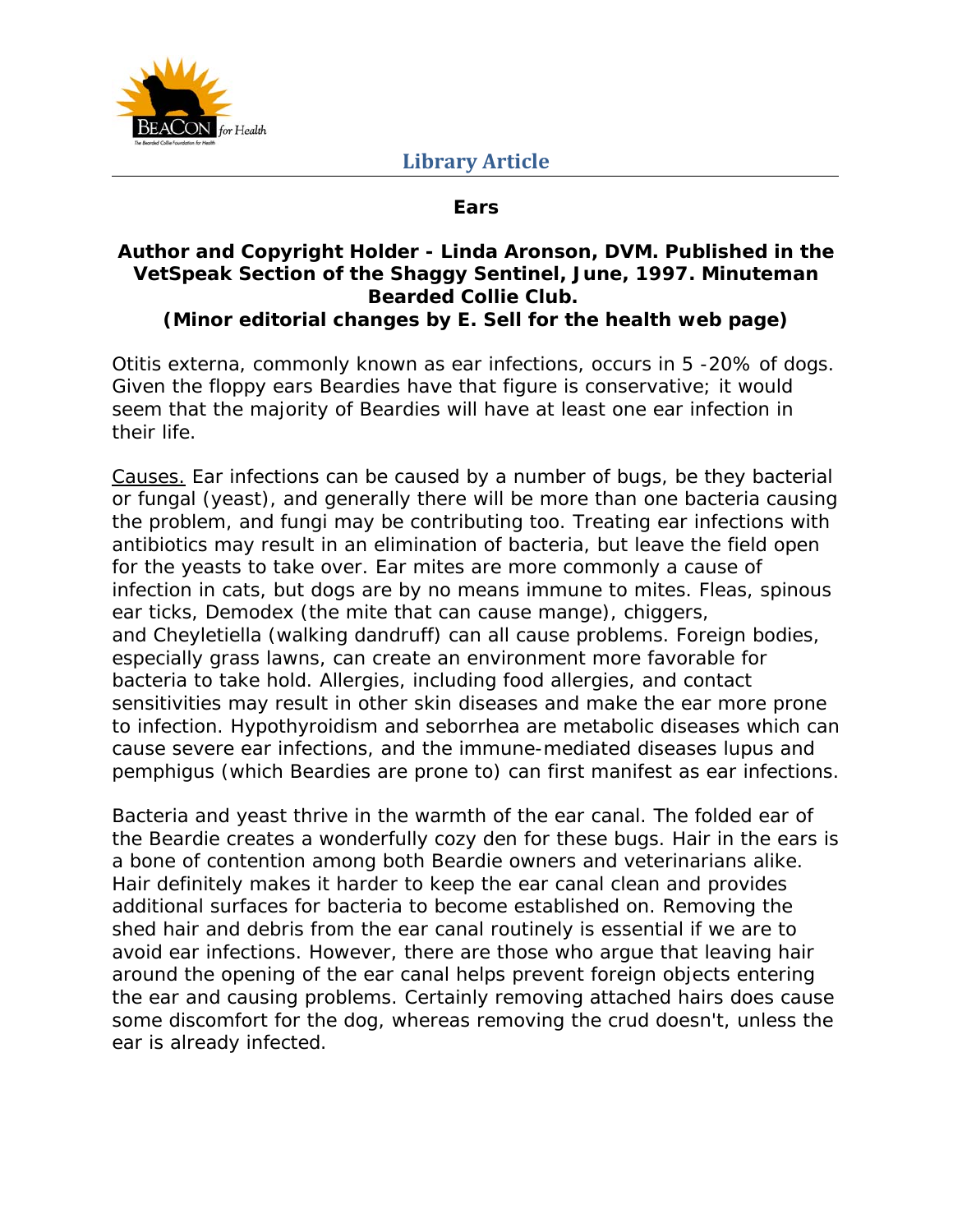

## **Library Article**

Course of Infection. Whatever the cause of an ear infection, and usually there is more than one contributing factor, the progression is the same. Inflammation damages the outer surface of the ear canal, the sebaceous (oil) and ceruminous (wax) glands get bigger and increase production. White blood cells and other good Samaritan cells rush in to do battle. Unfortunately, given the shape of the ear canal, the debris of dying cells, glandular secretions, not to mention moisture, foreign objects and hair is trapped. The damaged lining of the ear becomes eroded and ulcerated, and serum oozes out with more dead cells to block the ear canal and provide more grist for the bacterial mill. The metabolic diseases cause an increase in fatty acid secretion into the ear; parasites elicit allergic cellular responses as well as physically damaging the canal, and all will further clog up the works. If otitis is left untreated the dermal and epidermal layers of the canal thicken and the canal becomes narrowed and may eventually be completely occluded, trapping debris down next to the tympanic membrane (ear drum). Eventually the eardrum bursts and middle ear infection and bony destruction can result. At that point the ear canal must be removed partially or completely resulting in deafness. Fortunately, most Beardies aren't left to go that far, although the condition is particularly common in the cocker spaniel.

Cleaning the ears regularly will generally prevent most infections and nip those that do start in the bud before they go too far. If your dog has recurrent ear infections despite good hygiene, look for an underlying cause this may be a yeast overgrowth resulting from too assiduous an application of aural antibiotics or one of the metabolic or autoimmune diseases mentioned above.

When cleaning dogs' ears you need to forget everything your mother told you about cleaning your own or other people's. It is virtually impossible to reach the canine ear drum in the awake dog, so rupturing the ear drum with a cotton-tipped swab is not an issue. In fact, the extra long swabs with cotton only at one end are one of my favorite tools for getting deep down clean. However, use sweeping circular motions, don't ram the crud further down into the ear as if you are loading a musket. On the other hand, putting fluid into the ear can cause problems. Due to the shape of the ear canal, liquid can and does pool in the horizontal canal, and bacteria just love that added moisture. There are those who argue that the dog will drain its ear when it shakes its head. Maybe they will if they don't have that big, thick, hair-covered curtain over the open end, but as Beardies do, I prefer not to pour anything into their ears. That goes for powder too, which again creates